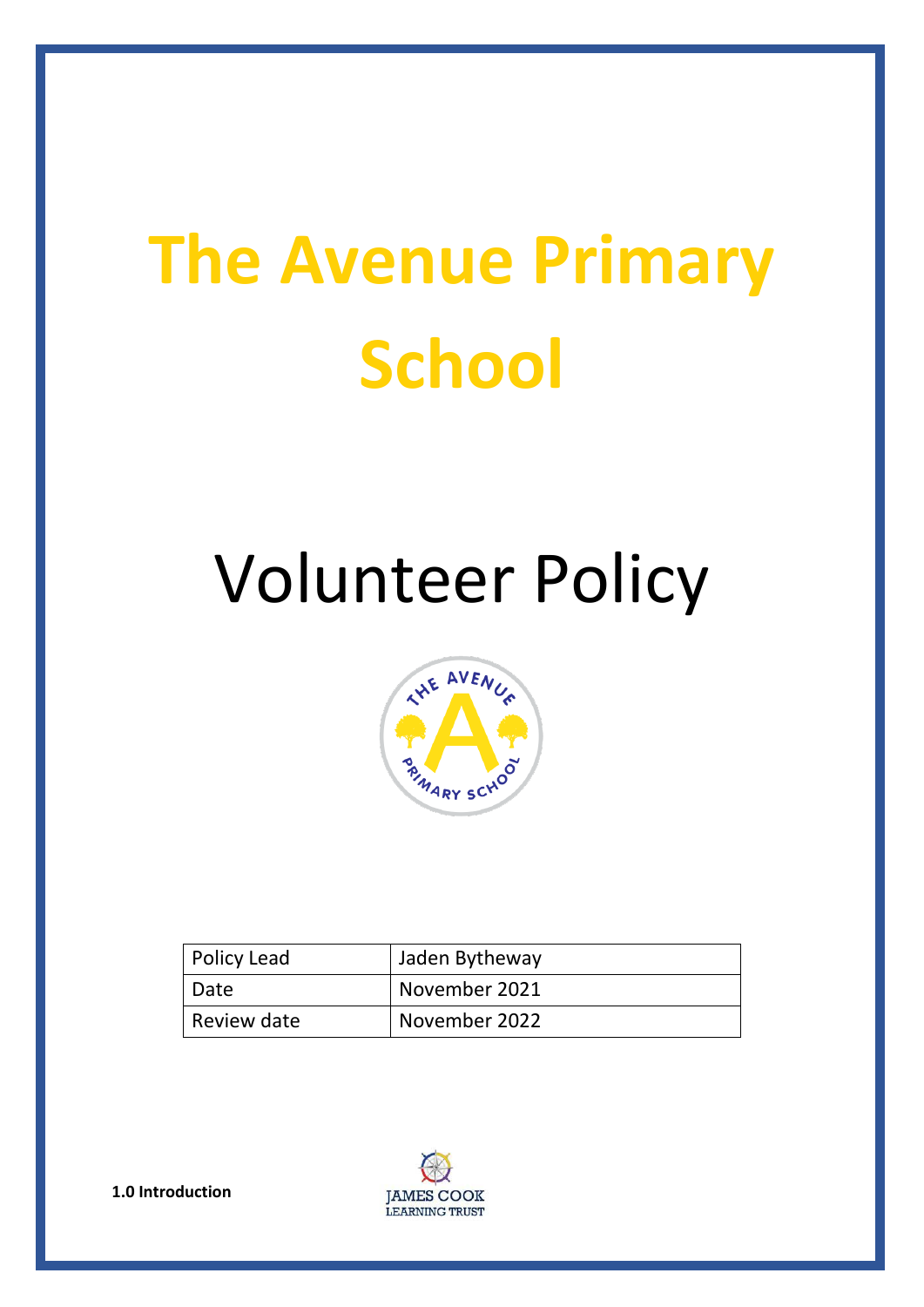#### **1.0 Introduction**

Volunteers bring with them a range of skills and experience which can enhance the learning opportunities of all pupils in the Academy/Trust. Participation of adults in academy activities, on a voluntary basis, helps the academy develop active parental and community links and is therefore welcomed and encouraged by the Governing Body/Trust Board.

The relationship between the Academy/Trust and volunteers does not imply a contract of employment and is entirely voluntary. There are no contractual obligations on the volunteer or on the Academy/Trust.

A volunteer is anyone who without compensation or expectation of compensation performs a task at the direction of the Headteacher.

Volunteers in this academy may include –

- Members of the Governing Body/Trust Board
- Parents, carers or grandparents of pupils
- Ex-pupils
- Ex-employees
- Members of the local community

The type of activities volunteers may be engaged in include –

- Listening to pupils read
- Working with small groups of pupils
- Working alongside individual pupils in the classroom
- Accompanying employees and pupils on trips
- Assisting at academy fund raising activities

#### **The Governing Body/Trust Board is committed to safeguarding and promoting the welfare of children and young people and expects all employees, volunteers and visitors to share this commitment.**

#### **2.0 Scope**

This policy and procedure applies to all volunteers in the Academy/Trust, unless stated otherwise.

#### **3.0 Aims**

To provide a framework for the recruitment of volunteers in line with safeguarding requirements.

To establish expectations for both employees and volunteers regarding the activities undertaken by volunteers and their conduct whilst in the academy and on trips.

#### **4.0 One-off volunteering opportunities**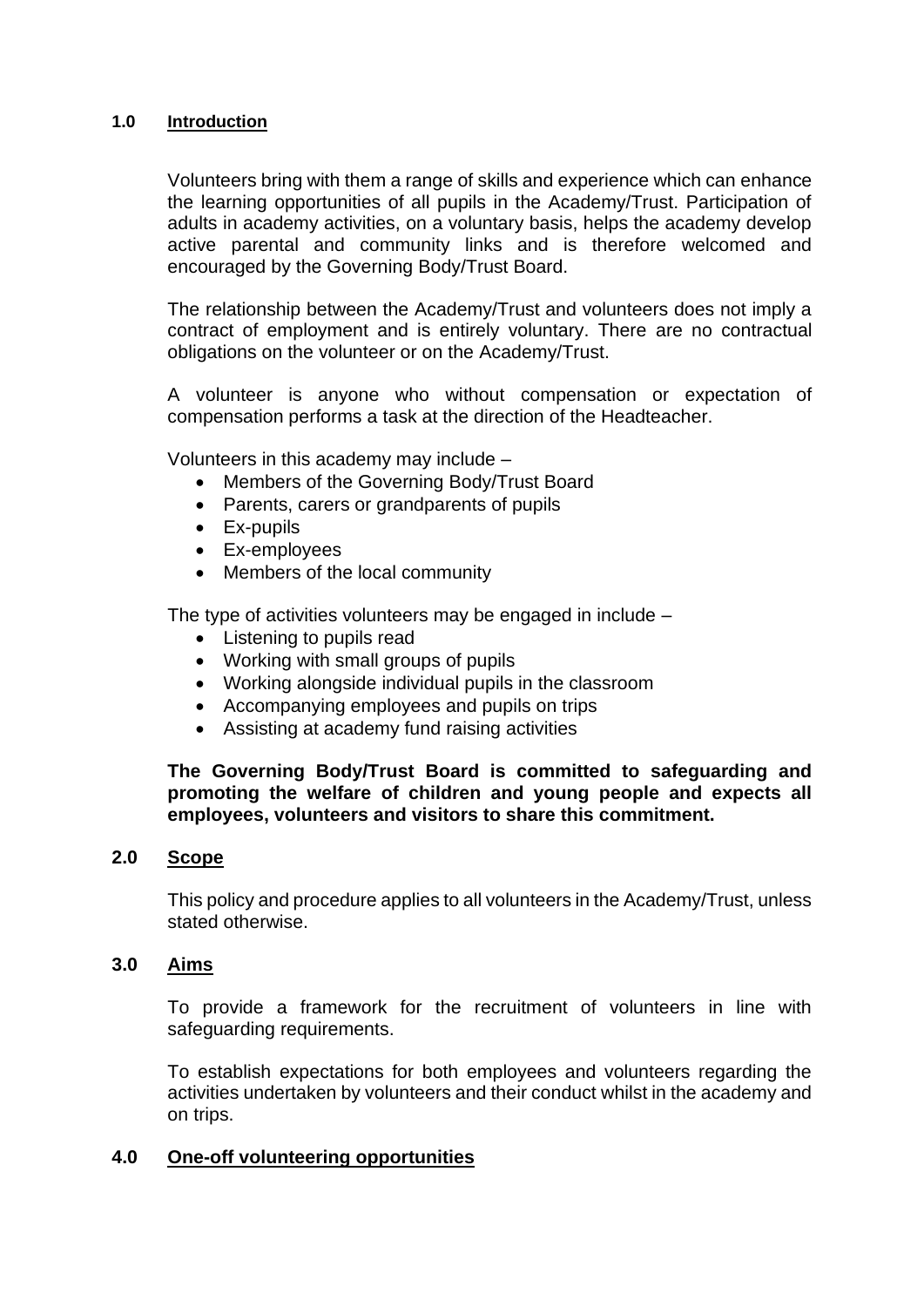Where a volunteer is engaged in a 'one-off' activity (e.g. a trip, fete, fundraising event) and they will be under the constant supervision of academy staff no formal checks or induction will be required.

Where a volunteer is accompanying pupils on a trip, the [Off Site Visits Volunteer](#page-15-0)  [Agreement](#page-15-0) at Appendix D must be signed and returned to the academy office prior to the trip.

Volunteers engaged in a 'one-off' activity will be expected to stay with the allocated staff member, promote respectful behaviour towards each other and members of the public and inform the staff member of any first aid, behaviour or other issues. Volunteers will not be allowed to bring additional children on the trip, smoke, drink alcohol, take photographs of the pupils, provide any kind of personal care or engage in any other activities which could bring the Academy/Trust into disrepute.

#### **5.0 Appointment Process**

The Academy/Trust has a responsibility to ensure the safety and welfare of the pupils and therefore will apply a safeguarding process when recruiting volunteers. Where a volunteer is going to have an ongoing role that involves regular contact with children, the following process will be used.

Under no circumstances should a volunteer in respect of whom no checks have been obtained be left unsupervised or allowed to work in regulated activity.

#### 5.1 **Application and interview**

Anyone wishing to become a volunteer on a regular basis should initially approach the class teacher or a member of the leadership team. A volunteer application form (available from the academy office) should be completed. This form should be returned to the academy office, marked for the attention of the Headteacher (or nominated person). See Appendix A.

On occasions the academy may also advertise locally for volunteers or use other methods of communication to attract potential volunteers.

If there is a suitable volunteering opportunity, an informal interview should be conducted to provide an opportunity for volunteers to ask any questions they may have and also for the academy to gauge the volunteer's aptitude and suitability to work with children.

#### 5.2 **DBS checks**

Before a volunteer commences their role the Headteacher must determine if the role requires the volunteer to have a DBS check.

Volunteers who regularly carry out activities with pupils on an **unsupervised** basis are engaged in regulated activity therefore an enhanced DBS check, including barred list information, must be carried out.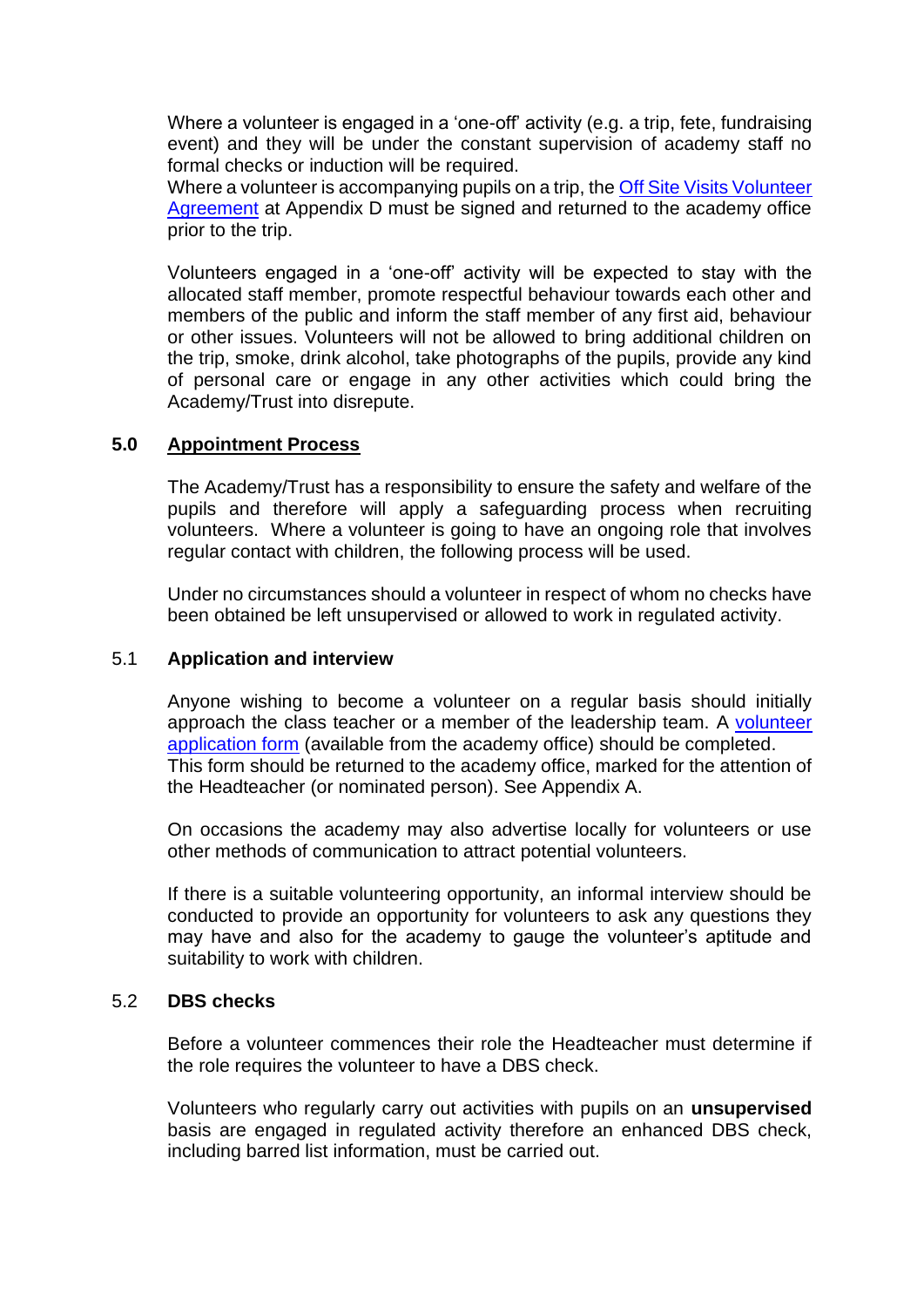Volunteers who are **supervised**\* while regularly carrying out activities with pupils are not in regulated activity therefore the academy is not legally permitted to request barred list information. However, where a volunteer is not in regulated activity, the academy **must** complete the [DBS risk assessment](#page-10-0) at Appendix B to determine whether a DBS check, not including barred list check, should be requested. Details of the risk assessment should be recorded.

Some activities will always be regulated activities regardless of frequency or if they are supervised or not, these include relevant personal care which includes helping a child (due to age, illness or disability) with eating or drinking, in connection with toileting, washing, bathing and dressing.

To qualify for a free of charge DBS the applicant must not benefit directly from the position the DBS application is being submitted for, i.e. they must be doing something which aims to benefit a third party (not a close relative) and not for their own personal gain.

If it is determined that a check is required volunteering should not start until the outcome is known.

\* The person who is supervising must be in regulated activity, supervision must be regular and day to day and 'reasonable in all the circumstances to ensure the protection of children'.

#### 5.3 **Additional clearance checks**

A regular volunteer, whether supervised or not, will also be subject to the following checks:

- Verification of ID
- Satisfactory written references  $x$  2 if possible, at least one of the referees should be known to the volunteer in a professional capacity e.g. employer, tutor, colleague
- Overseas check (where applicable) for any countries the volunteer has lived or worked in for 6 months or more in the last 5 years
- Right to Work check this is to ensure that individuals have the right to volunteer in the UK. *There should not be a problem with accepting someone from outside the UK as a volunteer but individuals must ensure that immigration rules allow them to do so as they could jeopardise their immigration status. If in doubt they should contact UK Visas and Immigration (previously UK Border Agency)*
- Childcare Disqualification check (where applicable for volunteers who regularly work in the academy's nursery and/or reception classes or regularly work in childcare provided by the academy outside of the normal academy day (e.g. breakfast clubs or after academy clubs) with children who are above reception age but have not attained the age of 8.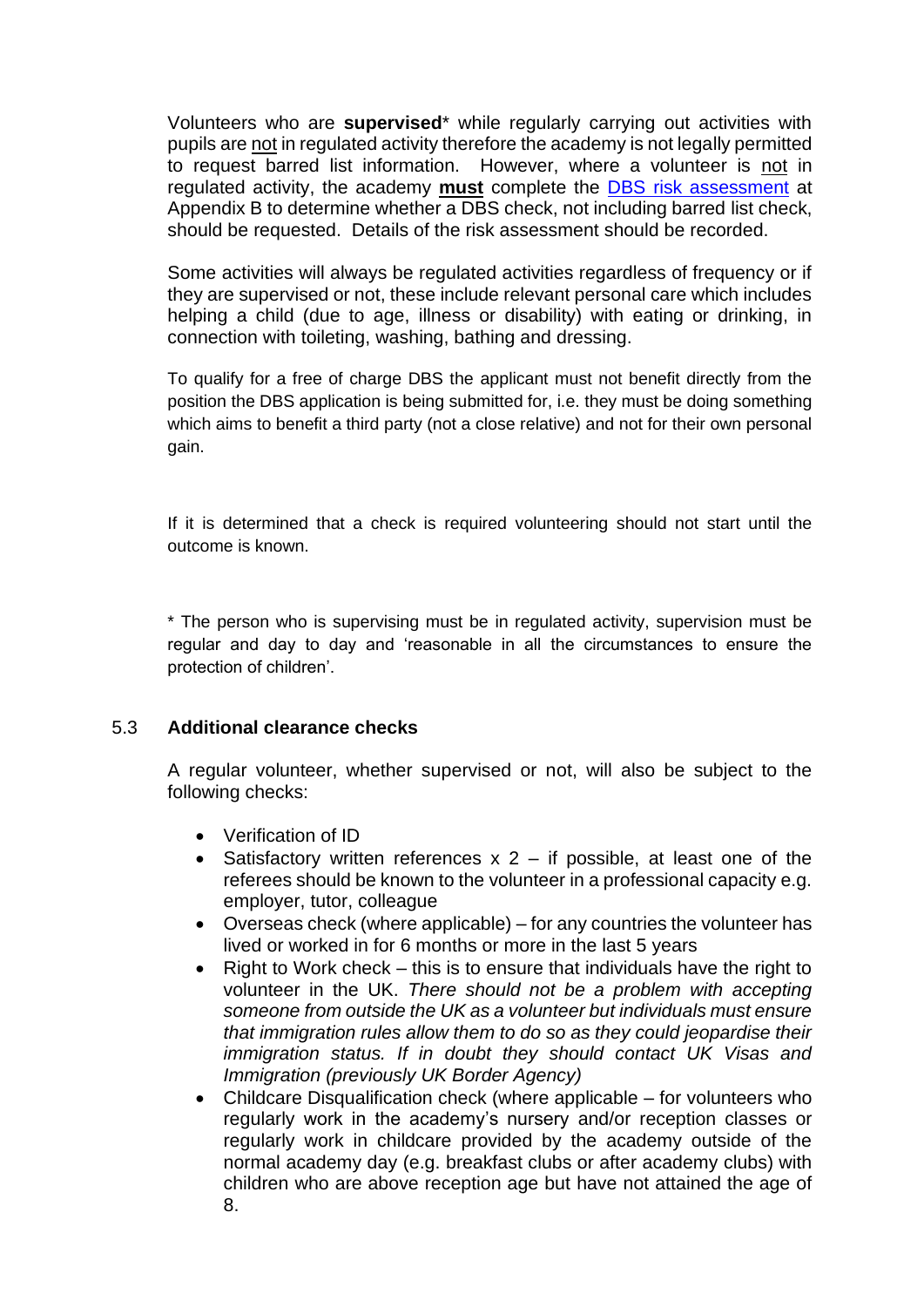Guidance on how to complete the above checks are detailed at Appendix B of the Recruitment and Selection Policy.

An entry will be made on the academy's Single Central Record with the confidential details of the safeguarding checks carried out.

Volunteers' personal information will be stored securely and access restricted to the individual concerned and appropriate staff members.

#### **6.0 Volunteer Procedures/Expectations**

Volunteers will be asked sign the [Volunteer Agreement](#page-13-0) at Appendix C

Volunteers must sign in and out at the academy office and wear a visitor's badge/sticker each time they are on academy premises.

If a volunteer is unable to come into work for some reason it is requested that they call the academy office in advance of the time they would normally arrive to enable the class teacher to be informed that they are unable to attend. As volunteering is flexible it may be possible to suggest an alternative time for the volunteer to come into work.

All volunteers work under the supervision of the class teacher who retains responsibility for pupils at all times, including their behaviour and the activity they are undertaking. The class teacher should give clear guidance as to how an activity is to be carried out and the expected outcome. If there is any problem regarding the pupil's understanding of the task, behaviour or welfare volunteers must seek further guidance from the class teacher.

In addition to this policy, volunteers should be made aware of any other Academy/Trust policies that may be applicable to them including, Safeguarding/Child Protection, Social Networking/IT Policy, Whistleblowing, Code of Conduct, Health and Safety.

Volunteers must raise any concerns they have about the pupils they work with to the class teacher/designated safeguarding lead and not with the parents of the child or any other person outside of the academy.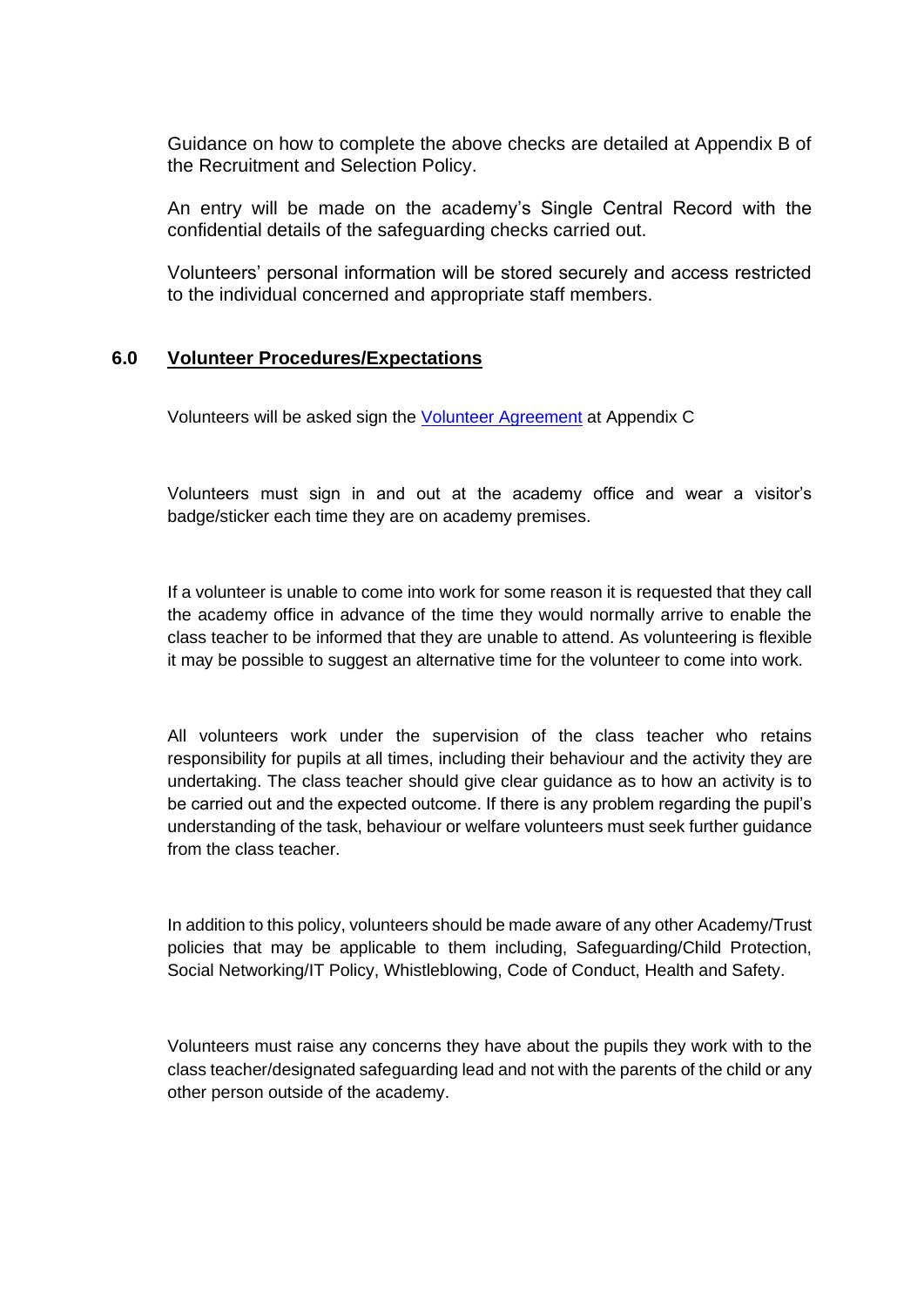If a volunteer is concerned about anything in the Academy/Trust which may affect their role they should raise the matter with the class teacher or appropriate member of the leadership team.

#### **7.0 Data Protection and confidentiality**

The access volunteers have to sensitive and confidential pupil information should be limited to what is necessary and appropriate to the work being undertaken. Volunteers must be made aware of any information handling procedures appropriate to their role to ensure that lack of knowledge does not result in an information security risk.

Volunteers must not discuss individual pupils with any person outside of the academy including the pupils' parents/carers.

#### **8.0 Concerns/Issues**

If there are concerns about the performance or conduct of a volunteer a meeting will be held between the volunteer and the class teacher, and/or the Headteacher, where the concerns will be explained. This meeting may result in the situation being reviewed after a set period of time, the volunteer being suspended or, if the concerns are serious, the Academy/Trust may cease the volunteer arrangement without notice.

Any allegations of abuse made against a volunteer will be dealt with very quickly, in a way that provides effective protection for the pupil and also supports the person who is the subject of the allegation.

If the academy ends a volunteer arrangement because of inappropriate behaviour or safeguarding issues relating to children the academy has a duty to refer this to the Disclosure and Barring Service in certain circumstances.

#### **9.0 Equality Statement**

This Policy applies to all volunteers irrespective of age, disability, gender status, marriage and civil partnership, pregnancy and maternity, race, religion or belief, sex or sexual orientation.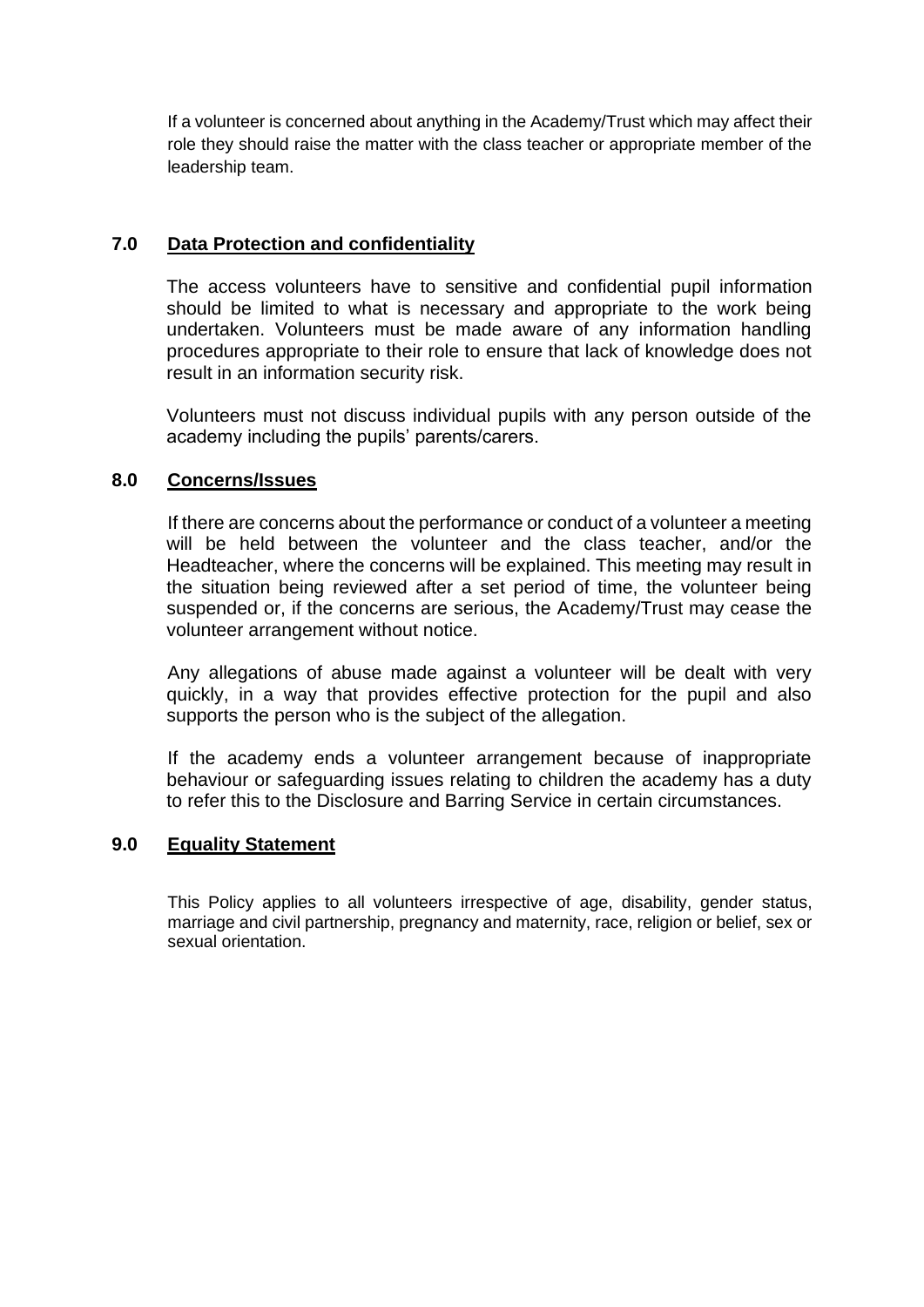## **VOLUNTEER APPLICATION FORM**

| <b>Personal details</b> |                      |  |  |
|-------------------------|----------------------|--|--|
| Title:                  | Surname/Family Name: |  |  |
| First Name(s):          |                      |  |  |
| Address:                |                      |  |  |
|                         | Postcode:            |  |  |
| Telephone (Daytime):    | (Mobile):            |  |  |
| Email address:          |                      |  |  |
|                         |                      |  |  |

| <b>Availability</b>                                                                                        |        |         |           |          |        |
|------------------------------------------------------------------------------------------------------------|--------|---------|-----------|----------|--------|
| Please indicate how much time each week you feel able to volunteer for and any preferred days/times below: |        |         |           |          |        |
|                                                                                                            |        |         |           |          |        |
| Totally Flexible (tick box)                                                                                | OR:    |         |           |          |        |
|                                                                                                            |        |         |           |          |        |
|                                                                                                            | Monday | Tuesday | Wednesday | Thursday | Friday |
| Morning                                                                                                    |        |         |           |          |        |
| Afternoon                                                                                                  |        |         |           |          |        |
|                                                                                                            |        |         |           |          |        |
| After School                                                                                               |        |         |           |          |        |

| <b>Qualifications / training</b> |
|----------------------------------|
|                                  |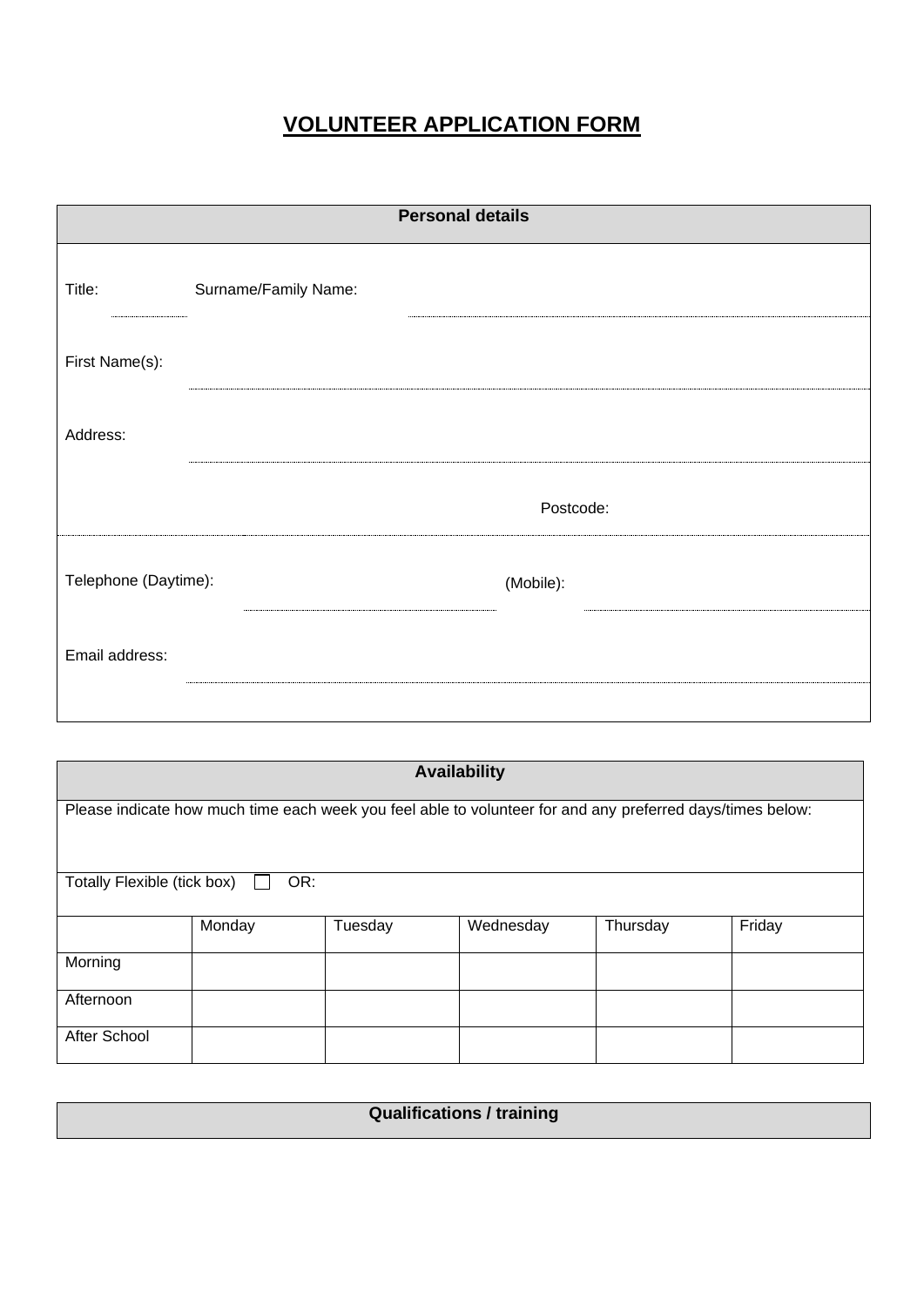| <b>Supporting Statement</b>                                                                                                                                                                                           |  |  |  |
|-----------------------------------------------------------------------------------------------------------------------------------------------------------------------------------------------------------------------|--|--|--|
| Please tell us why you are applying for voluntary work at our academy?                                                                                                                                                |  |  |  |
| Include any skills or experience you bring to the role, your motivation for wanting to work with children or young<br>people and what you want to achieve from volunteering. Please use a separate sheet if necessary |  |  |  |
|                                                                                                                                                                                                                       |  |  |  |
|                                                                                                                                                                                                                       |  |  |  |
|                                                                                                                                                                                                                       |  |  |  |
|                                                                                                                                                                                                                       |  |  |  |
|                                                                                                                                                                                                                       |  |  |  |
|                                                                                                                                                                                                                       |  |  |  |
|                                                                                                                                                                                                                       |  |  |  |
|                                                                                                                                                                                                                       |  |  |  |
|                                                                                                                                                                                                                       |  |  |  |
|                                                                                                                                                                                                                       |  |  |  |
| Please give details of any qualifications or training relevant to volunteering in a school/academy e.g. first aid                                                                                                     |  |  |  |
|                                                                                                                                                                                                                       |  |  |  |
|                                                                                                                                                                                                                       |  |  |  |
|                                                                                                                                                                                                                       |  |  |  |
|                                                                                                                                                                                                                       |  |  |  |
|                                                                                                                                                                                                                       |  |  |  |
|                                                                                                                                                                                                                       |  |  |  |
| What type of activities would you like to help with?                                                                                                                                                                  |  |  |  |
|                                                                                                                                                                                                                       |  |  |  |
| Are there any particular age groups you would like to<br>help with?                                                                                                                                                   |  |  |  |
|                                                                                                                                                                                                                       |  |  |  |
|                                                                                                                                                                                                                       |  |  |  |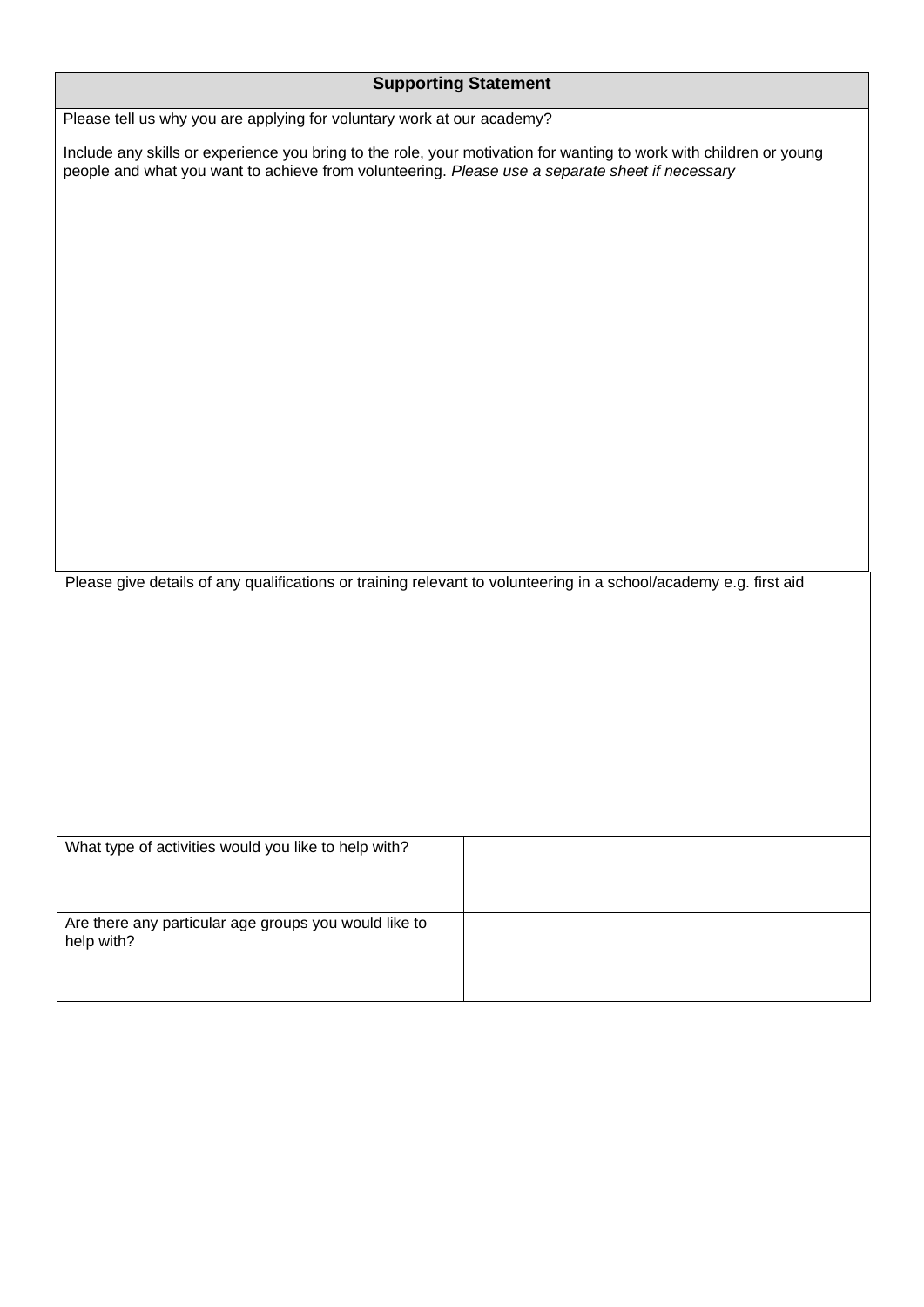| <b>References</b>                                                                                                                                                                                                                       |            |  |  |
|-----------------------------------------------------------------------------------------------------------------------------------------------------------------------------------------------------------------------------------------|------------|--|--|
| Please give details for two referees who have known you for a minimum of two years (not relatives). At least one of<br>the referees should have known you in a professional capacity, if possible (eg employer, tutor, colleague, etc.) |            |  |  |
| Reference 1:                                                                                                                                                                                                                            |            |  |  |
|                                                                                                                                                                                                                                         |            |  |  |
| Name:                                                                                                                                                                                                                                   | Job Title: |  |  |
| Organisation:                                                                                                                                                                                                                           |            |  |  |
| Address:                                                                                                                                                                                                                                |            |  |  |
|                                                                                                                                                                                                                                         |            |  |  |
|                                                                                                                                                                                                                                         | Postcode:  |  |  |
| Email:                                                                                                                                                                                                                                  | Telephone: |  |  |
| Relationship to you:                                                                                                                                                                                                                    |            |  |  |
|                                                                                                                                                                                                                                         |            |  |  |
| Reference 2:                                                                                                                                                                                                                            |            |  |  |
|                                                                                                                                                                                                                                         |            |  |  |
| Name:                                                                                                                                                                                                                                   | Job Title: |  |  |
| Organisation:                                                                                                                                                                                                                           |            |  |  |
| Address:                                                                                                                                                                                                                                |            |  |  |
|                                                                                                                                                                                                                                         |            |  |  |
|                                                                                                                                                                                                                                         | Postcode:  |  |  |
| Email:                                                                                                                                                                                                                                  | Telephone: |  |  |
|                                                                                                                                                                                                                                         |            |  |  |
| Relationship to you:                                                                                                                                                                                                                    |            |  |  |
|                                                                                                                                                                                                                                         |            |  |  |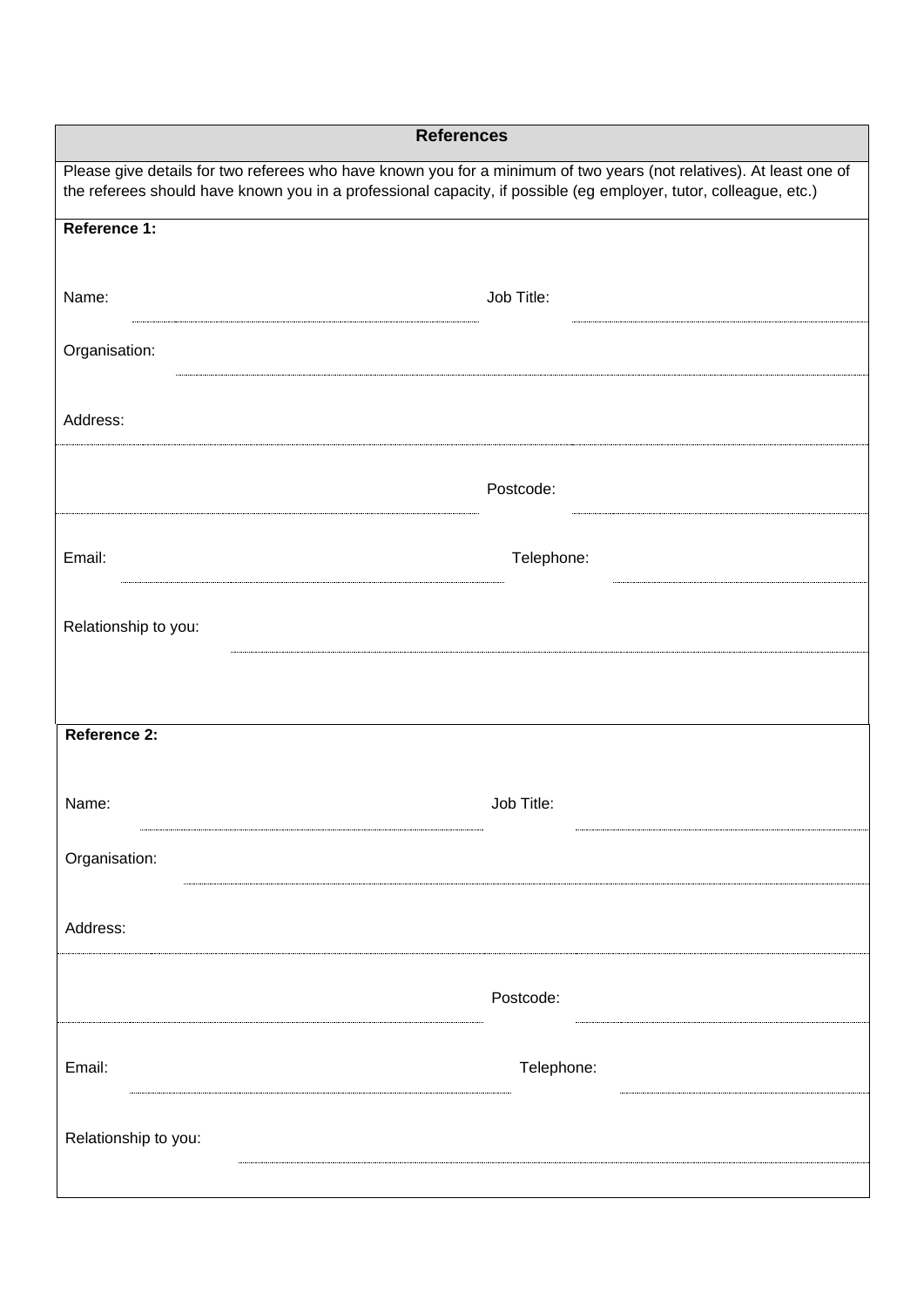| <b>Additional Information</b>                                                                                 |                      |  |  |
|---------------------------------------------------------------------------------------------------------------|----------------------|--|--|
| Are you eligible to work in the UK?                                                                           | Yes $\Box$ No $\Box$ |  |  |
| Have you lived or worked outside of the UK for longer than 6 months in the last 5 years? Yes $\Box$ No $\Box$ |                      |  |  |

#### **Protection of your data, consent and declaration**

All of the information collected in this form is required in order to process your application as a volunteer and it will be retained for personnel management purposes and stored safely and securely. Information on this form may be checked with the appropriate bodies to ensure accuracy i.e. referee's, previous employment. I give my permission for The Avenue Primary School to request references from the referees I have provided on this form.

By submitting this application and any supplementary evidence, I am agreeing that the information given is true and correct to the best of my knowledge and belief. I understand that if I have made any false statements or omitted any information, I am liable to have my application rejected. I have read and consent to my personal data on this form being held and utilised by The Avenue Primary School for the purposes of personnel management.

I acknowledge that it is my responsibility as the applicant, if invited for interview, to disclose information to the panel which may affect my suitability and/or eligibility to work with children and /or vulnerable adults. I understand that volunteering in the academy is subject to satisfactory safeguarding checks including but not limited to: verification of ID; references; right to work check; and dependent on the supervision and activity, an Enhanced DBS with Barred List check may be required.

**Signed: ……………………………………………….. Date: ………………………………………**

**Please hand this completed form to the academy office, marked for the attention of the Headteacher (or nominated person). We will be in touch as soon as possible.**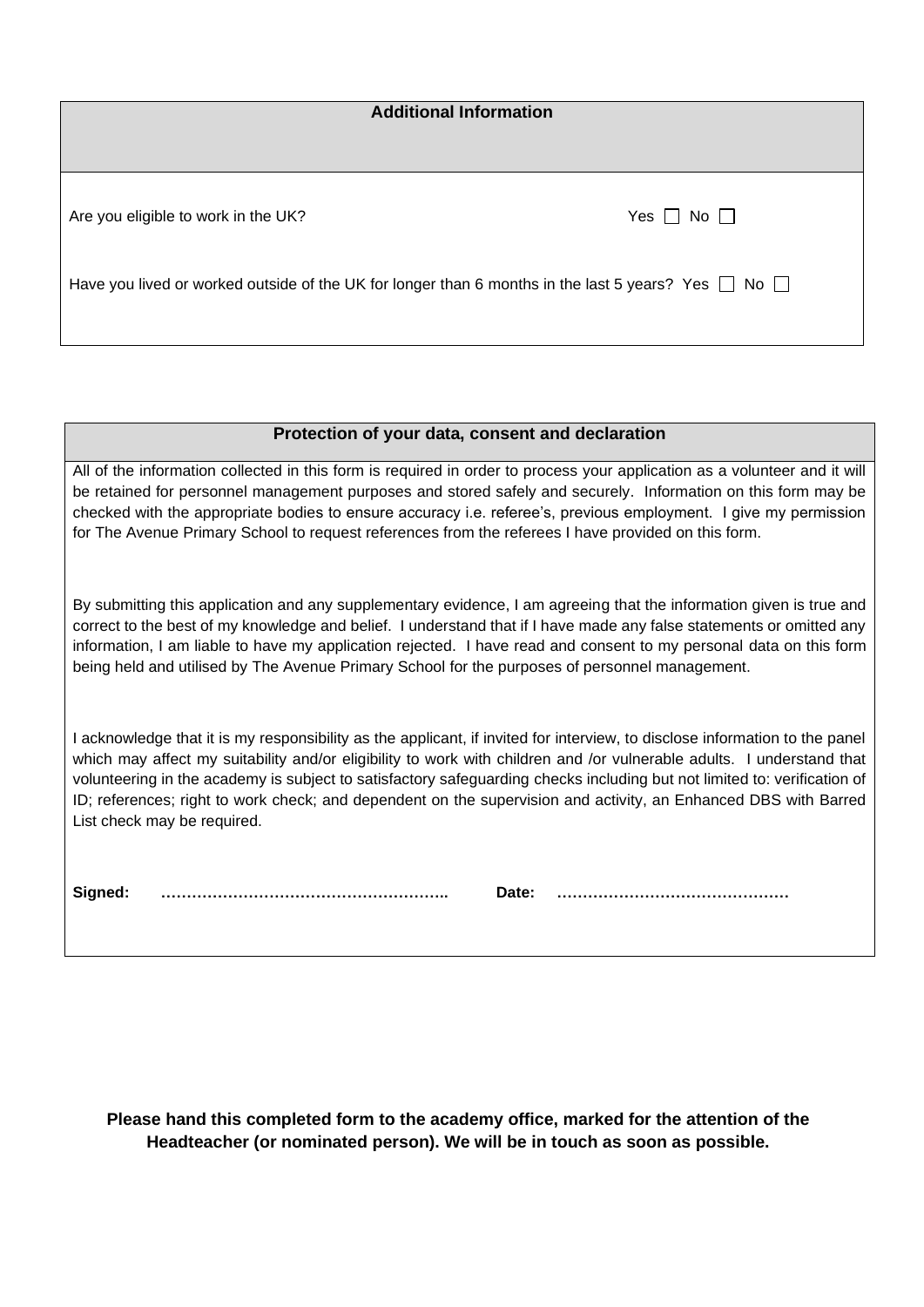#### **Appendix B**

#### **DBS Risk Assessment for Volunteers**

<span id="page-10-0"></span>This risk assessment **must** be completed where a volunteer is **not** working in 'regulated' activity, as defined in statutory guidance, to consider whether an enhanced DBS check (without Barred List check) should be obtained.

If the volunteer is in 'regulated' activity, an enhanced DBS with Barred List check must be obtained and there is no requirement to complete this form.

This risk assessment will form the basis of a decision when determining whether to obtain an enhanced DBS certificate and it will be retained on file.

#### **Considerations**

| The nature of the work with children                            |  |  |  |  |
|-----------------------------------------------------------------|--|--|--|--|
| How frequently will the volunteer be in                         |  |  |  |  |
| working in the academy?                                         |  |  |  |  |
| What age group will the volunteer be<br>working with?           |  |  |  |  |
| Are the pupils regarded as particularly<br>vulnerable?          |  |  |  |  |
| What the academy knows about the volunteer                      |  |  |  |  |
| Has the volunteer's identity been<br>verified?                  |  |  |  |  |
| What motivates the volunteer to want<br>to work at the academy? |  |  |  |  |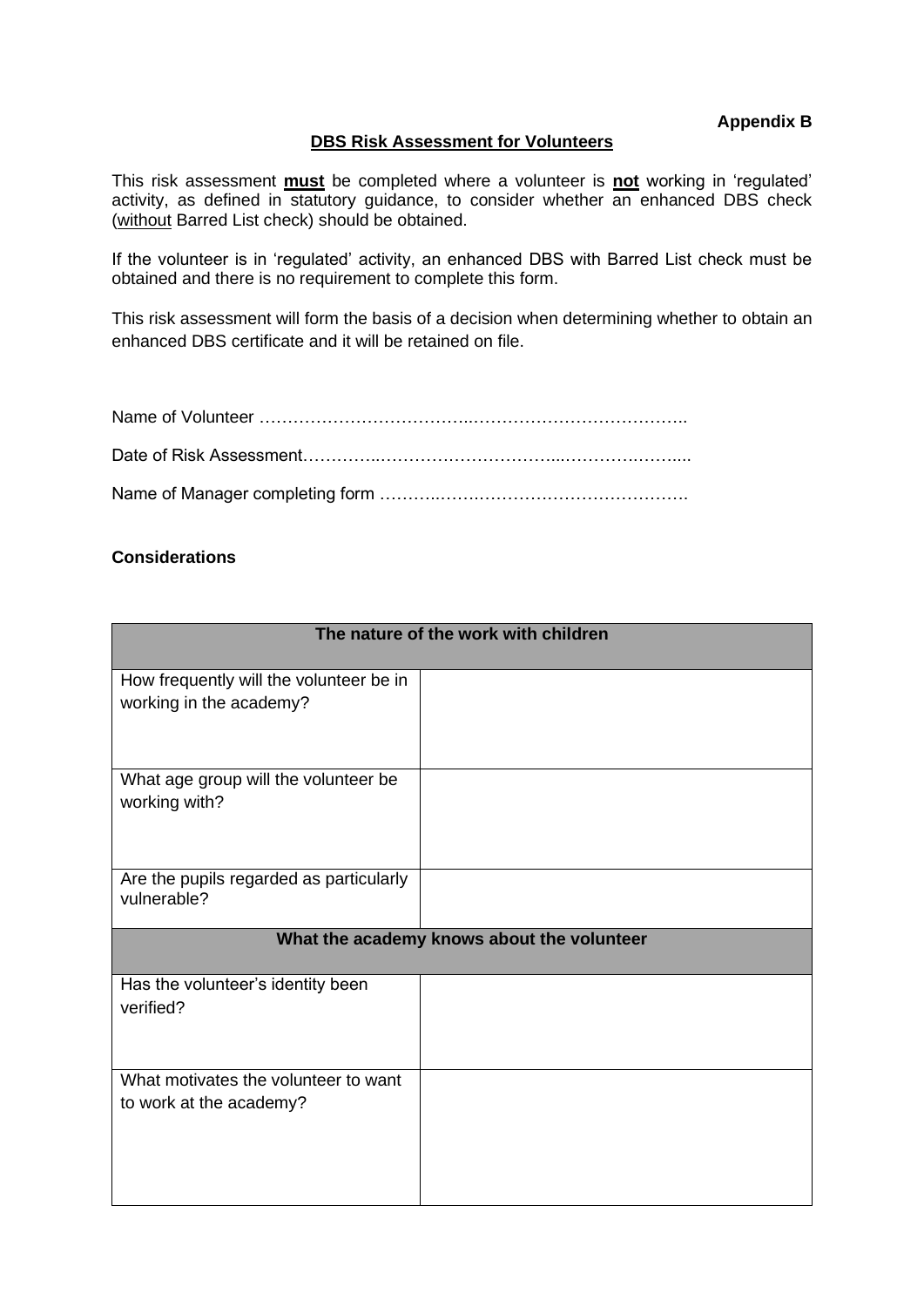| What is the connection of the<br>volunteer to the academy? e.g. parent,<br>previous employee, friend, family |  |
|--------------------------------------------------------------------------------------------------------------|--|
| What information does the academy                                                                            |  |
| already know about the volunteer?                                                                            |  |
|                                                                                                              |  |
| Including information offered by staff, parents<br>& other volunteers                                        |  |
|                                                                                                              |  |
|                                                                                                              |  |
|                                                                                                              |  |
| Is the volunteer in paid employment or                                                                       |  |
| do they work in a voluntary capacity                                                                         |  |
| elsewhere?                                                                                                   |  |
|                                                                                                              |  |
|                                                                                                              |  |
| If yes, does it involve working with                                                                         |  |
| children?                                                                                                    |  |
|                                                                                                              |  |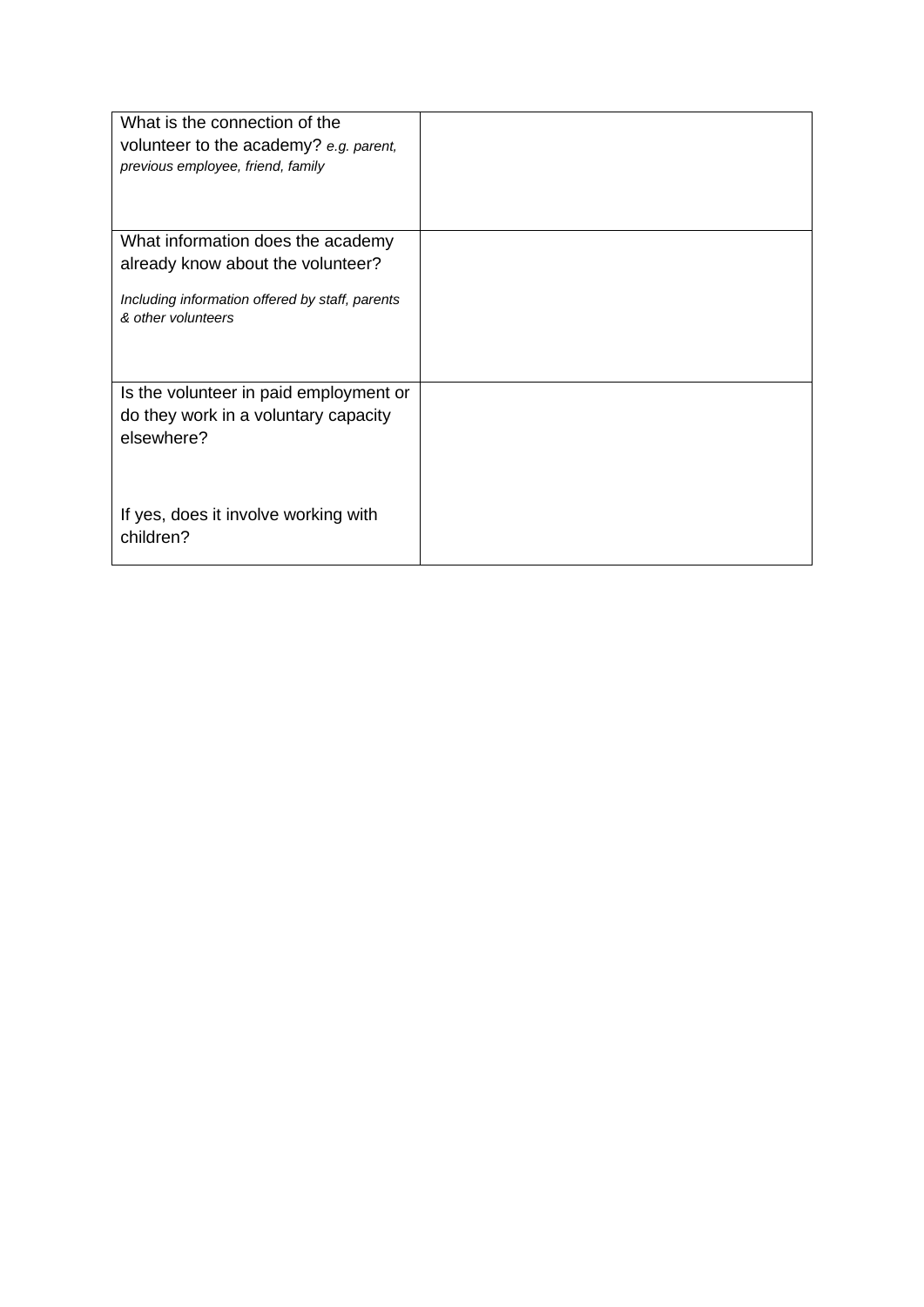| Can the volunteer provide at least 1<br>(preferably 2) referees other than a<br>family member, including a senior<br>person at the establishment named<br>overleaf or most recent employment if<br>currently unemployed? |                               |
|--------------------------------------------------------------------------------------------------------------------------------------------------------------------------------------------------------------------------|-------------------------------|
| Do the references state that they                                                                                                                                                                                        |                               |
| believe the volunteer is suitable to<br>work with children?                                                                                                                                                              |                               |
|                                                                                                                                                                                                                          |                               |
|                                                                                                                                                                                                                          |                               |
| Is the academy/volunteer aware of                                                                                                                                                                                        |                               |
| any reason why they should not work<br>with children?                                                                                                                                                                    |                               |
|                                                                                                                                                                                                                          |                               |
|                                                                                                                                                                                                                          |                               |
|                                                                                                                                                                                                                          | <b>Additional information</b> |
|                                                                                                                                                                                                                          |                               |
| Is the volunteer signed up to the DBS<br>update service?                                                                                                                                                                 |                               |
|                                                                                                                                                                                                                          |                               |
|                                                                                                                                                                                                                          |                               |
| If yes, has the update check been                                                                                                                                                                                        |                               |
| completed by the academy, is it clear                                                                                                                                                                                    |                               |
| and has the original certificate been<br>sighted?                                                                                                                                                                        |                               |
|                                                                                                                                                                                                                          |                               |

**Note – there is no statutory obligation to obtain an enhanced DBS check in any of the instances below however, you should assess the risk, using your professional judgement and experience, to consider whether to apply for a volunteer enhanced DBS certificate (without Barred List check).**

**High Risk** - the volunteer has no previous connection with the academy AND cannot provide references from elsewhere AND is not signed up to the update service. Consider whether the uncorroborated background raises an unacceptable risk.

*Medium Risk* – the volunteer can provide suitable references from working with children (paid or voluntary) and the referees believe they are suitable to work with children. Give consideration to there being no enhanced DBS check seen.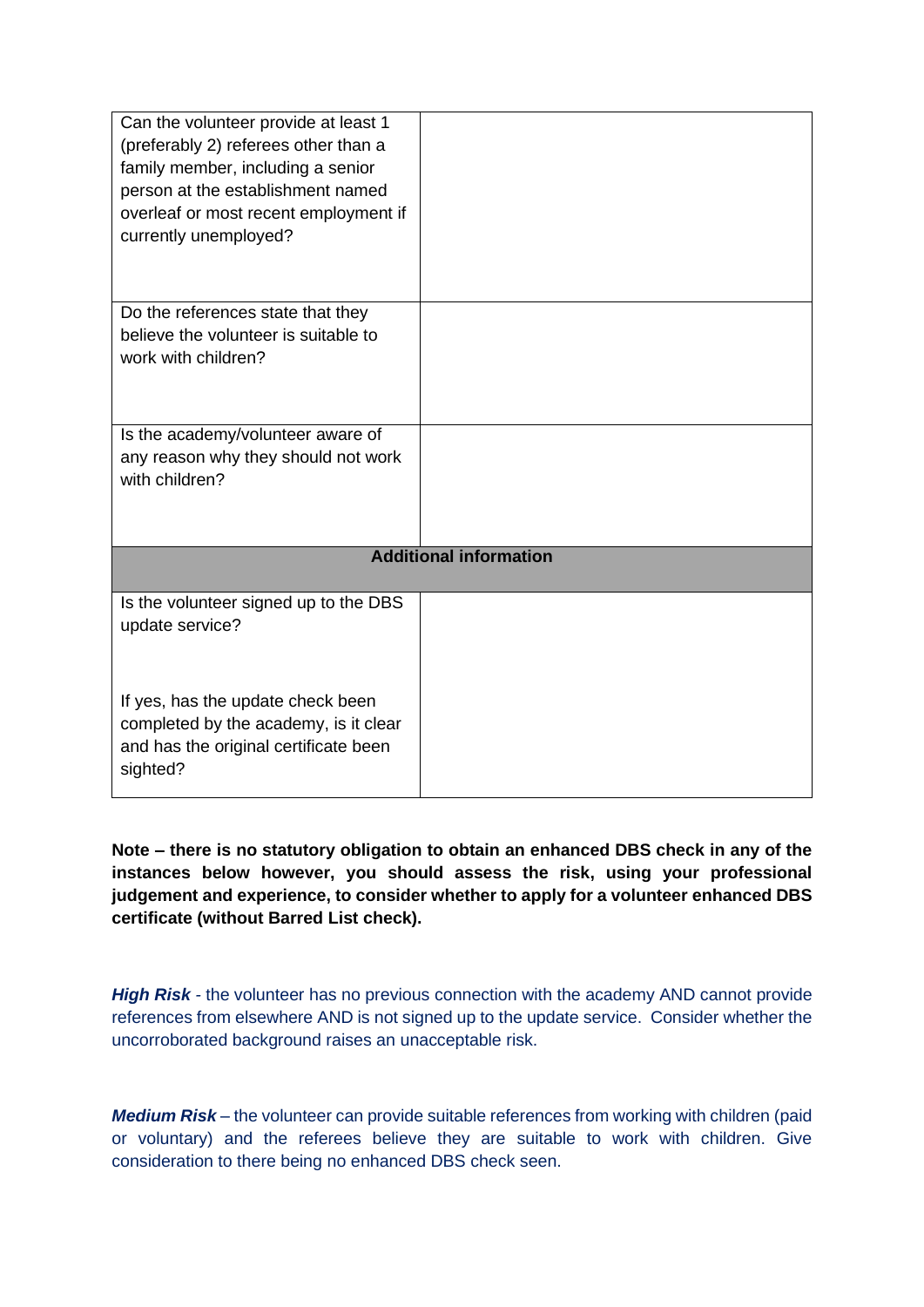**Low Risk** - the volunteer is signed up to the update service and checks are clear OR they have a recent enhanced DBS check from another establishment along with suitable references OR the volunteer is well known to the academy e.g. former employee. May wish to obtain a new enhanced DBS check if not signed up to update service.

|       | Obtain an enhanced DBS certificate (without Barred List check) Yes $\Box$ |  | No $\square$      |
|-------|---------------------------------------------------------------------------|--|-------------------|
|       |                                                                           |  |                   |
|       |                                                                           |  |                   |
|       |                                                                           |  |                   |
| Date: |                                                                           |  |                   |
|       |                                                                           |  | <b>Appendix C</b> |

## **IN ACADEMY VOLUNTEER AGREEMENT**

<span id="page-13-0"></span>Name: ………………………………………………………………………

Thank you for offering your services as a volunteer at …………………… Academy. Your offer of help is greatly appreciated and we hope that you will gain much from your experience here.

Please read and sign this Agreement and hand it in to the academy office. You will receive a copy of it for your records.

I confirm that  $-$ 

• I have read and understood the Academy's Volunteer Policy.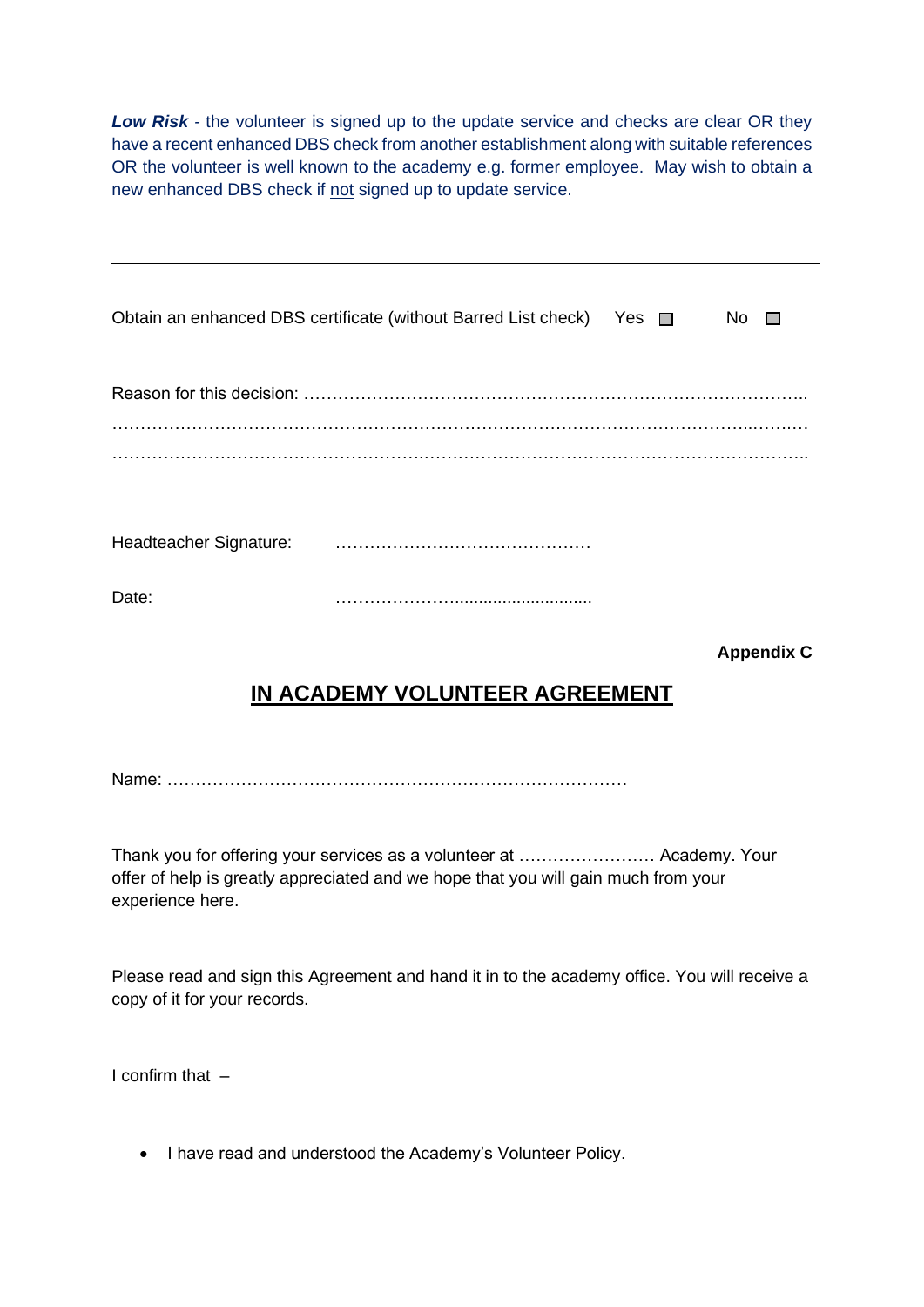- I agree to treat any information I learn from being a volunteer in the academy as strictly confidential and will not use or disclose this information to any person either during my volunteering experience in the academy or at any time afterwards.
- I understand that if necessary an enhanced DBS check will be undertaken.
- I understand that I am expected to comply with the academy's policies and procedures at all times.
- I understand the levels of conduct/behaviour expected of me.
- I have been made aware of and understand the systems the academy has in place to support the safeguarding of pupils, including part one of the Keeping Children Safe in Education guidance.
- I have been made aware of who will be my usual volunteer co-ordinator e.g. Class Teacher, Year Teacher

The academy will provide adequate insurance cover for you while you are undertaking volunteering activities approved and authorised by the academy.

This agreement is binding in honour only, it is not intended to be a legally binding contract between you and the academy and may be cancelled at any time at the discretion of either party. Neither you or the academy intends any employment relationship to be created either now or at any time in the future.

**Signed………………………………………… Date………………………………………**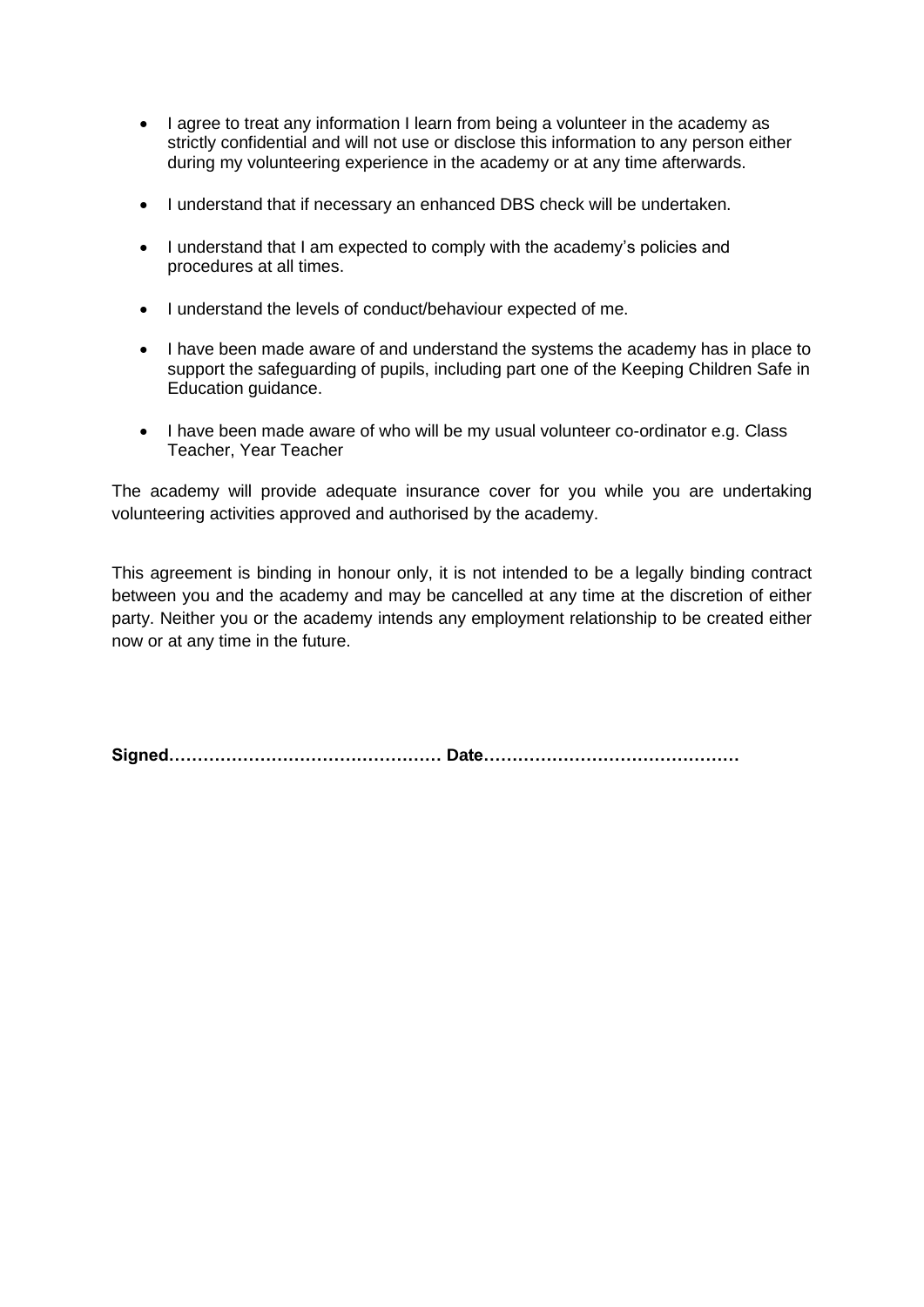#### **Appendix D**

### <span id="page-15-0"></span>**OFF SITE VISITS VOLUNTEER AGREEMENT**

Name: ………………………………………………………………………..

Date of visit: ………………………………………………………………..

Thank you for offering your services as a volunteer at ……………………… Academy. Your help is greatly appreciated and you will have an important role to play in the success and safety of this trip.

Please read this Agreement carefully and sign and return to the academy office. You will receive a copy of the Agreement for your records. This Agreement is part of our academy's risk assessment planning for the trip.

#### **Role of the Volunteer Helper**

- to support and look after, equally, all of the pupils in your group.
- to stay with your allocated staff member and group of pupils, ensuring that their wellbeing and safety is maintained for the total duration of the trip.
- to promote polite, respectful and courteous behaviour towards each other and members of the general public.
- to inform the staff member if there are issues with first aid, safety and/or behaviour.
- to show a commitment to their group, an interest in the focus of the visit and assist pupils in their learning by helping them to read signs/labels/information, asking questions that encourage pupils to think about the task and help to explain areas of interest.
- to follow guidance from the academy staff.

#### **Volunteer Helpers are not permitted -**

- to bring additional children on the trip.
- to re-organise academy visit groups.
- to smoke, drink alcohol or engage in any other activities which may bring the Academy/Trust into disrepute.
- to take photographs of pupils.
- to give/buy their group treats e.g., ice-creams, biscuits, sweets before, during or after the trip.
- to reprimand or touch pupils but should speak to a academy staff member if there are any difficulties.
- to disclose any confidential information learned on the trip to any person e.g. parents/carers of pupils.
- To provide any kind of personal care to the pupils i.e. dressing, toileting if an enhanced DBS with Barred List check has not been obtained.